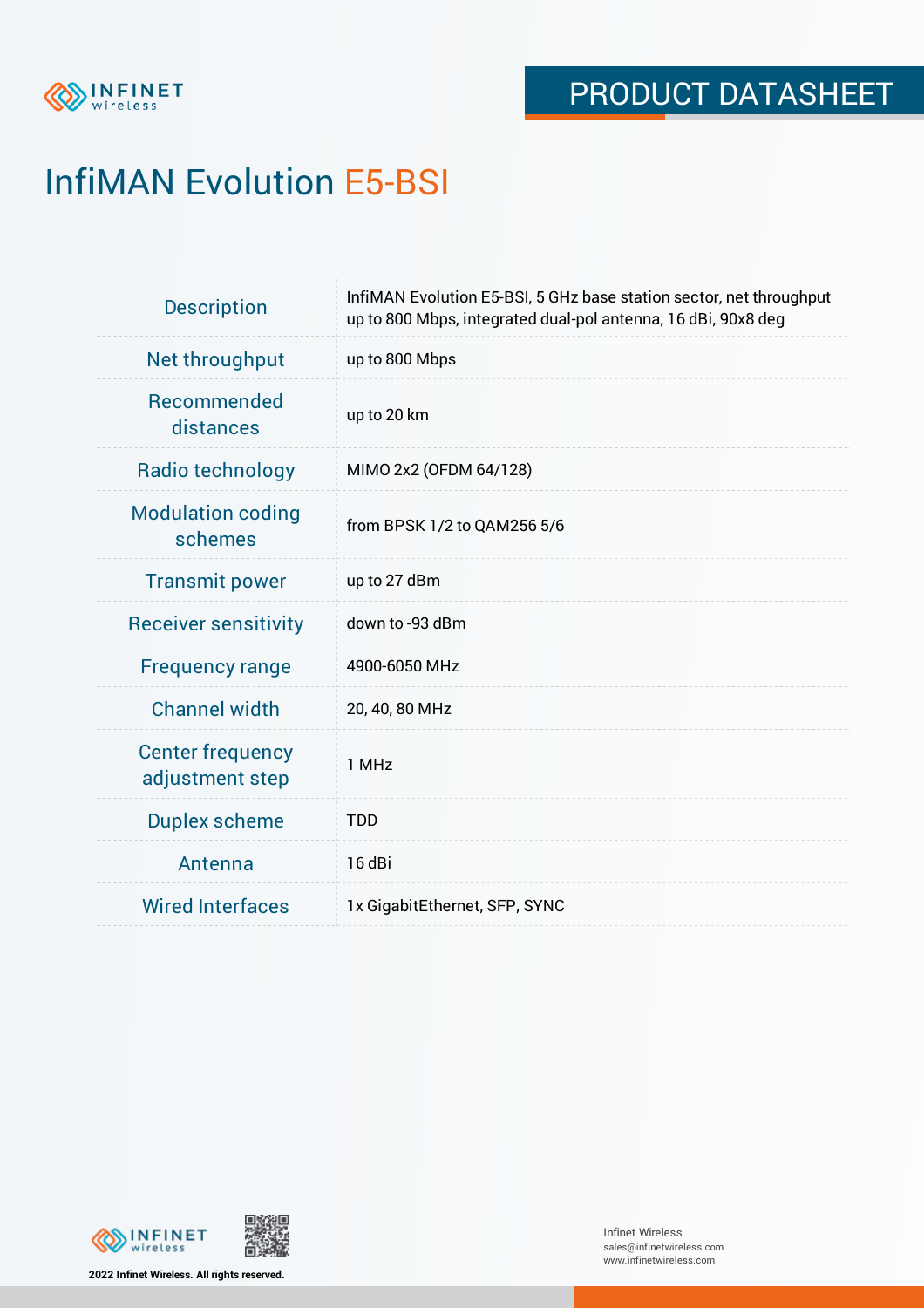

# InfiMAN Evolution E5-BSI

| <b>Consumption</b>         | up to 30 W                                                                                                                                                                                                                                                                                                                                                           |
|----------------------------|----------------------------------------------------------------------------------------------------------------------------------------------------------------------------------------------------------------------------------------------------------------------------------------------------------------------------------------------------------------------|
| <b>Power options</b>       | 90-240 VAC $\sim$ @ 50/60 Hz, ±4356 VDC                                                                                                                                                                                                                                                                                                                              |
| <b>Outdoor Unit (ODU)</b>  | 371 x 371 x 90 mm, 4.4 kg                                                                                                                                                                                                                                                                                                                                            |
|                            |                                                                                                                                                                                                                                                                                                                                                                      |
| <b>Part Number Example</b> | E5-BSI/05600                                                                                                                                                                                                                                                                                                                                                         |
| <b>Packing List</b>        | - Outdoor unit E5-BSI - 1 pcs.<br>- Power Supply IDU-BS-G(60W) - 1 pcs.<br>- Power Cord - 1 pcs.<br>- Cable Gland for RJ-45 - 2 pcs.<br>- Cable Gland for optical cable - 1 pcs.<br>- Standard RJ-45 connector - 1 pcs.<br>- Shielded RJ-45 connector - 1 pcs.<br>$-$ RJ-45 Plug Cap - 1 pcs.<br>- MONT-KIT-85 Mounting kit - 1 pcs.<br>- Quick Start Guide - 1 pcs. |





**2022 Infinet Wireless. All rights reserved.**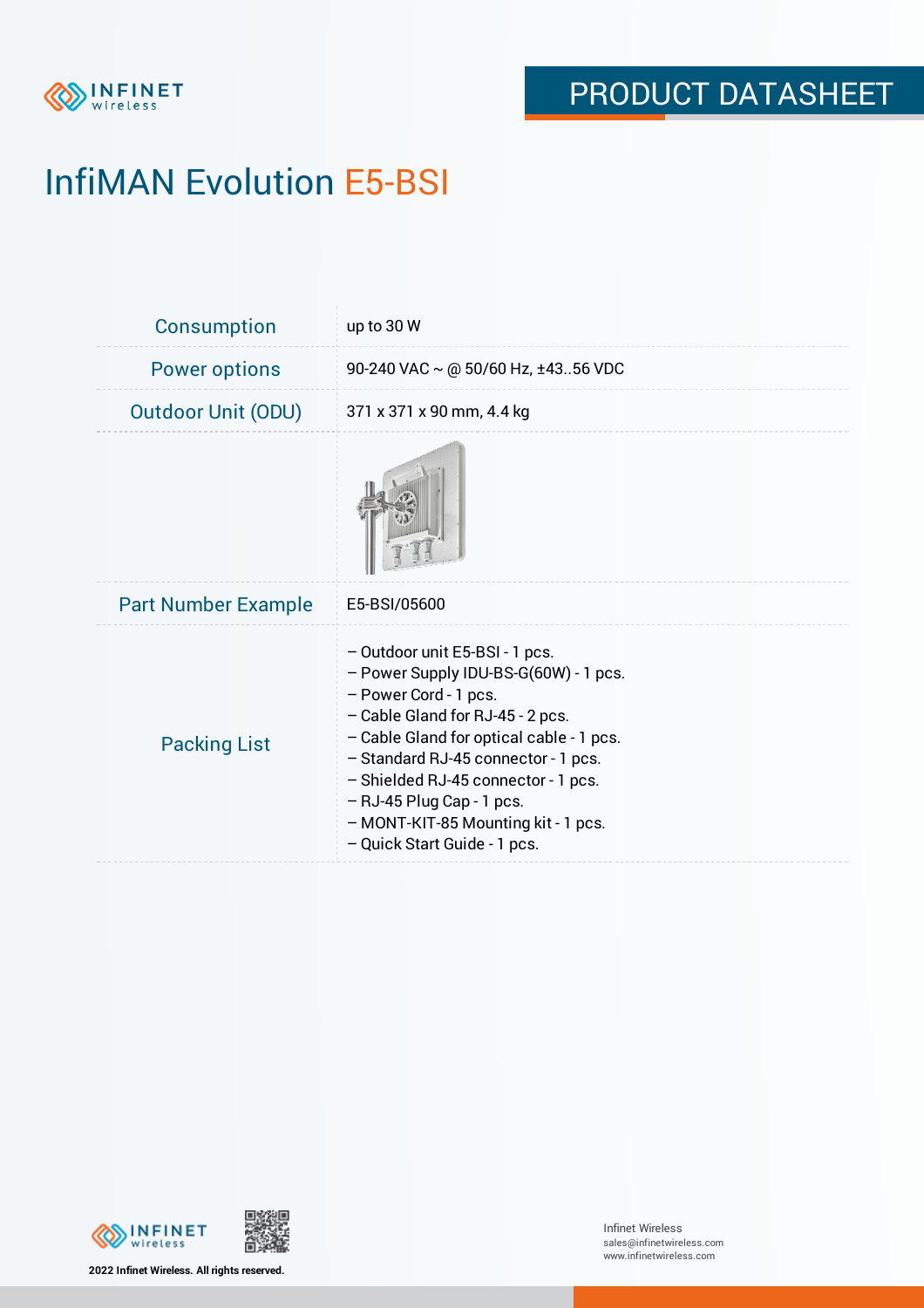

## PRODUCT DATASHEET

## InfiMAN Evolution E5-BSI

### Features

#### **RADIO**

- **Voice/RTP Aware Superpacketing**
- **DFS**
- **Automatic Bitrate Control** Þ
- Þ **Automatic Transmit Power Control**
- Þ **Automatic Distance Learning**
- Þ **Channel Time Adjustment**
- Þ **Spectrum Analyzer mode**
- Þ **Channel testing tools**

### **NETWORKING**

- **Ethernet-over-IP and IP-over-IP tunneling**
- Þ **ARP protocol support**
- **MAC/IP filtering** Þ
- **Full-fledged 2nd layer switch**
- Þ **RIPv2 / OSPFv2 /static routing**
- ٠ **L2/L3 Firewall**
- × **NAT (multipool, H.323-aware)**
- **DHCP client/server/relay**

### **MANAGEMENT FEATURES**

- **Various Management Protocols: HTTP, HTTPS, SSH, Telnet, SNMP v1/2c/3 (MIB-II and proprietary MIBs)**
- **Graphical User Interface**
- **LED Indication: power status, wireless and wired link status, signal level**
- **Antenna alignment tool**
- ٠ **Automatic software update**
- **Online monitoring with proprietary EMS InfiMONITOR.**

### **QUALITY-OF-SERVICE**

- **17 priority queues**
- **IEEE 802.1p support**
- **IP TOS / DiffServ support**
- ٠ **Full voice support**
- **Traffic limiting (absolute, relative, mixed)** ٠
- **Traffic redirection**